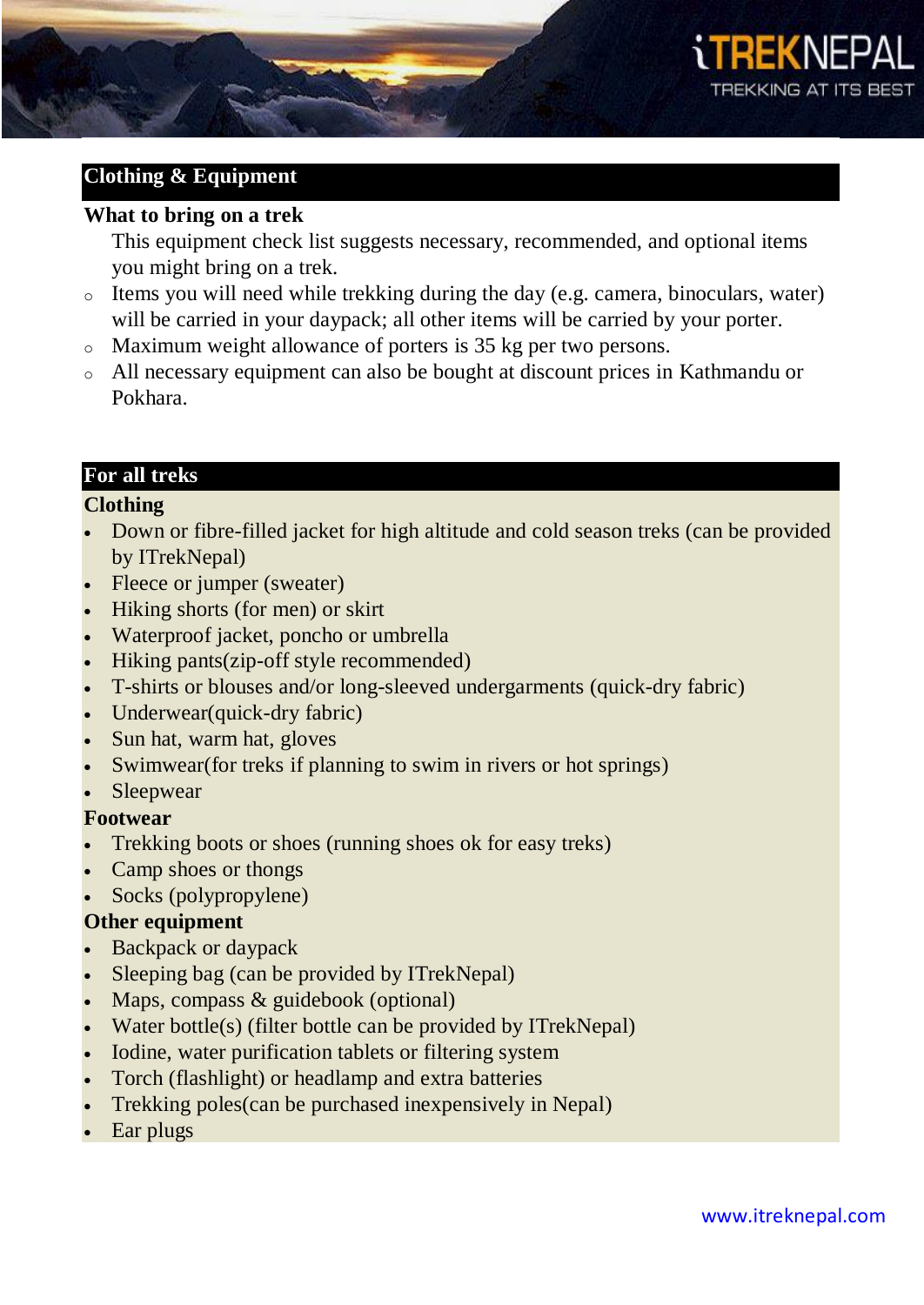

#### **Miscellaneous and optional items**

- **Toiletries**
- Towel(light, quick-dry)
- Laundry and bath soap(liquid/biodegradable)
- Tissue paper (toilet paper will also be provided by ITrekNepal
- Pre-moistened towelettes
- Sunscreen (SPF  $15+ -40+$ )
- Small knife
- Sewing kit
- Sanitary items(for women)
- Medical  $&$  first-aid kit\*
- Duffel bag (can be provided by ITrekNepal)

\* See the Trekking First-Aid Kit list further down on this page.

### **For treks with longer stay above 4000m**

# **Clothing**

- Nylon windbreaker
- Nylon wind pants
- Long underwear
- Woolen hat (or balaclava)
- Gloves
- Gaiters(if potential for trekking in snow or scree; also for monsoon season treks)

### **Footwear**

- Mountain trekking boots
- Socks (wool) to wear with boots
- Socks (light cotton) to wear under wool socks
- Down booties (optional)

### **Miscellaneous items**

- Goggles or wrap-around sunglasses
- Sunscreen for lips